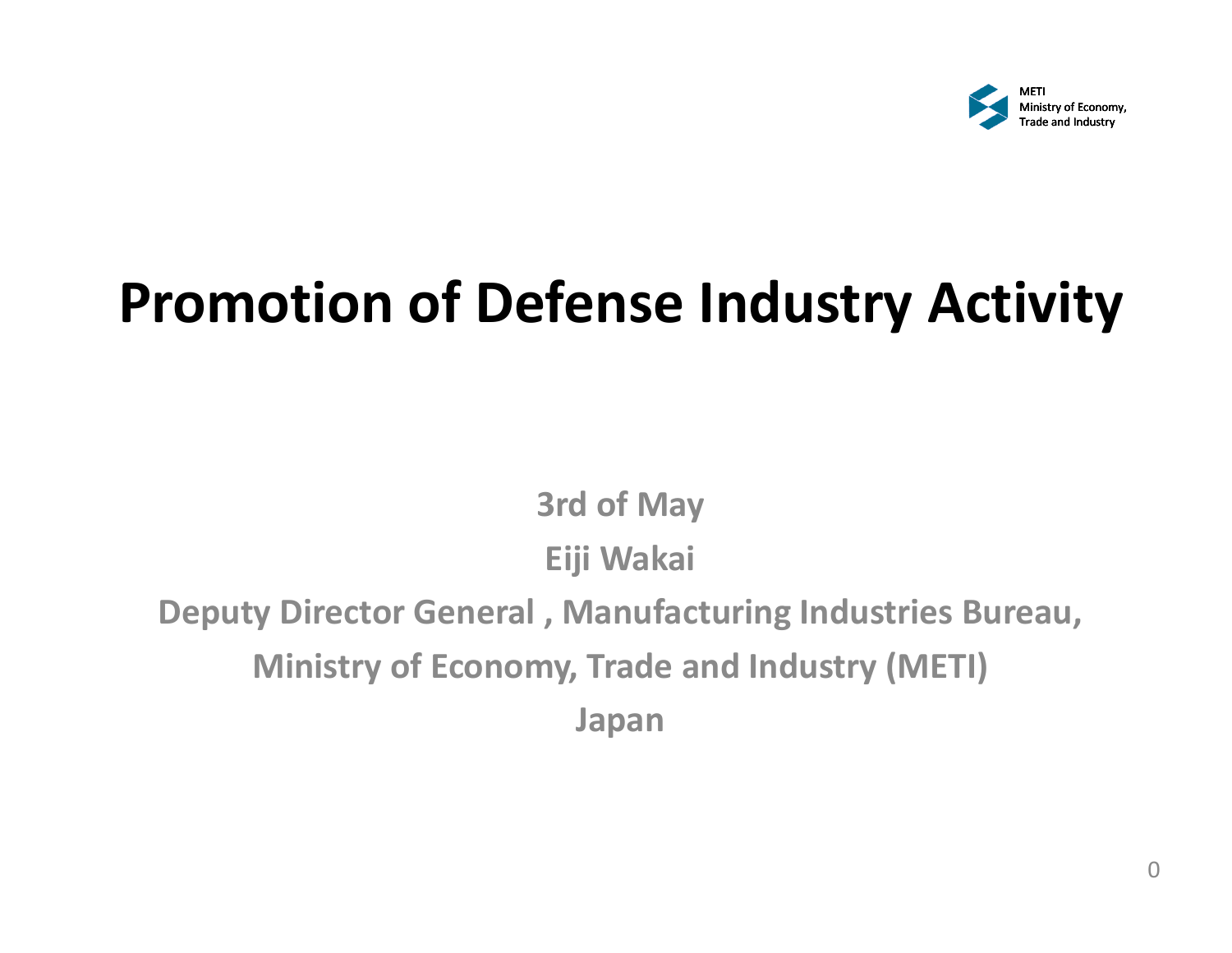

**Today s' Topic**

- **1.METI s' Role**
- **2.Overview of the Japanese Defense Industry**
- **3.JP and U S. . companies companies' roles of International Cooperation**
- **4. Promotion of Japanese Defense Industry Activity**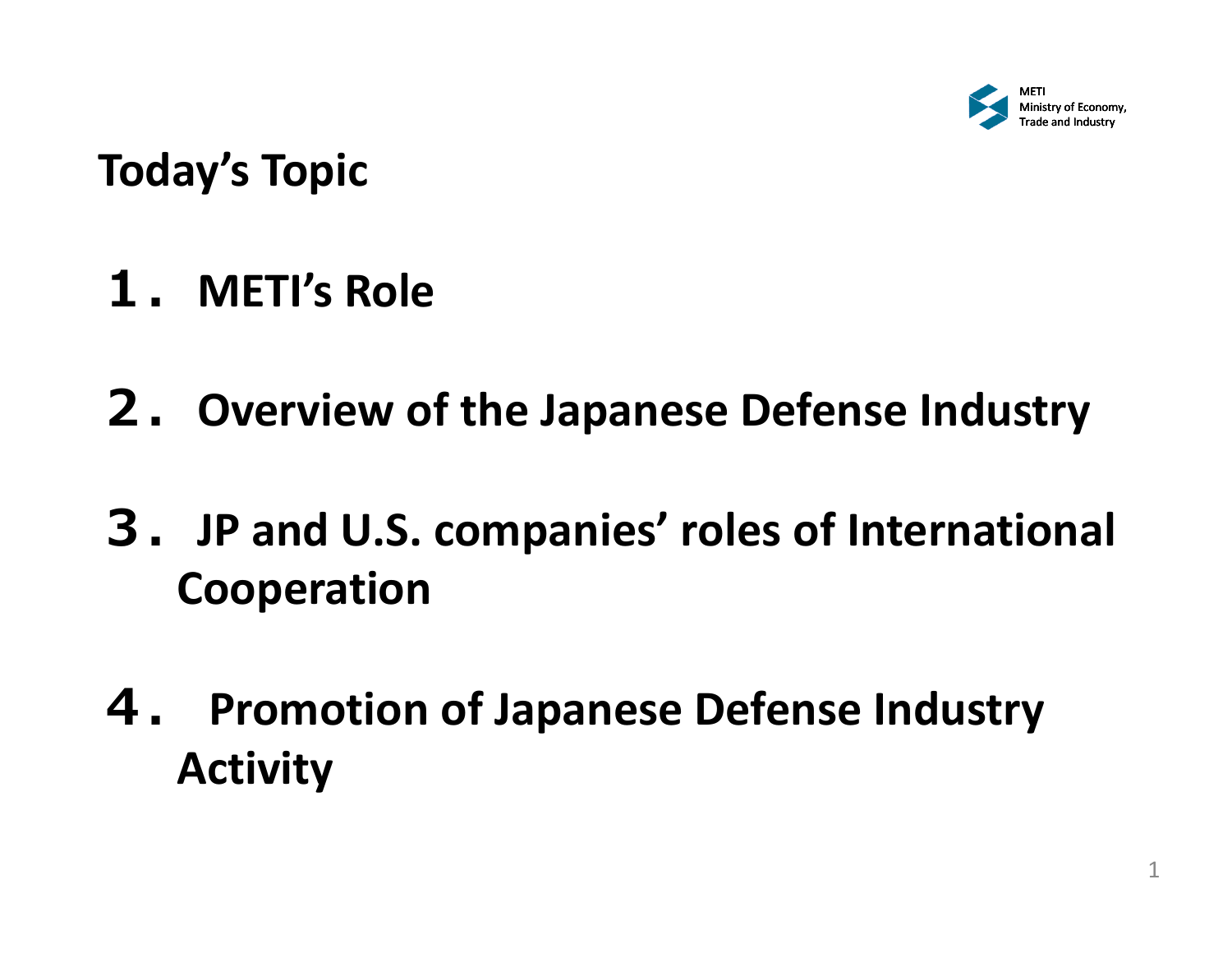

## **1.METI's Role**

- **2.Overview of the Japanese Defense Industry**
- **3.JP and U.S. companies' roles of International C ti ooperation**
- **4.P ti romo on of Japanese D f <sup>e</sup> ense Id <sup>t</sup> <sup>n</sup> us ry Activity**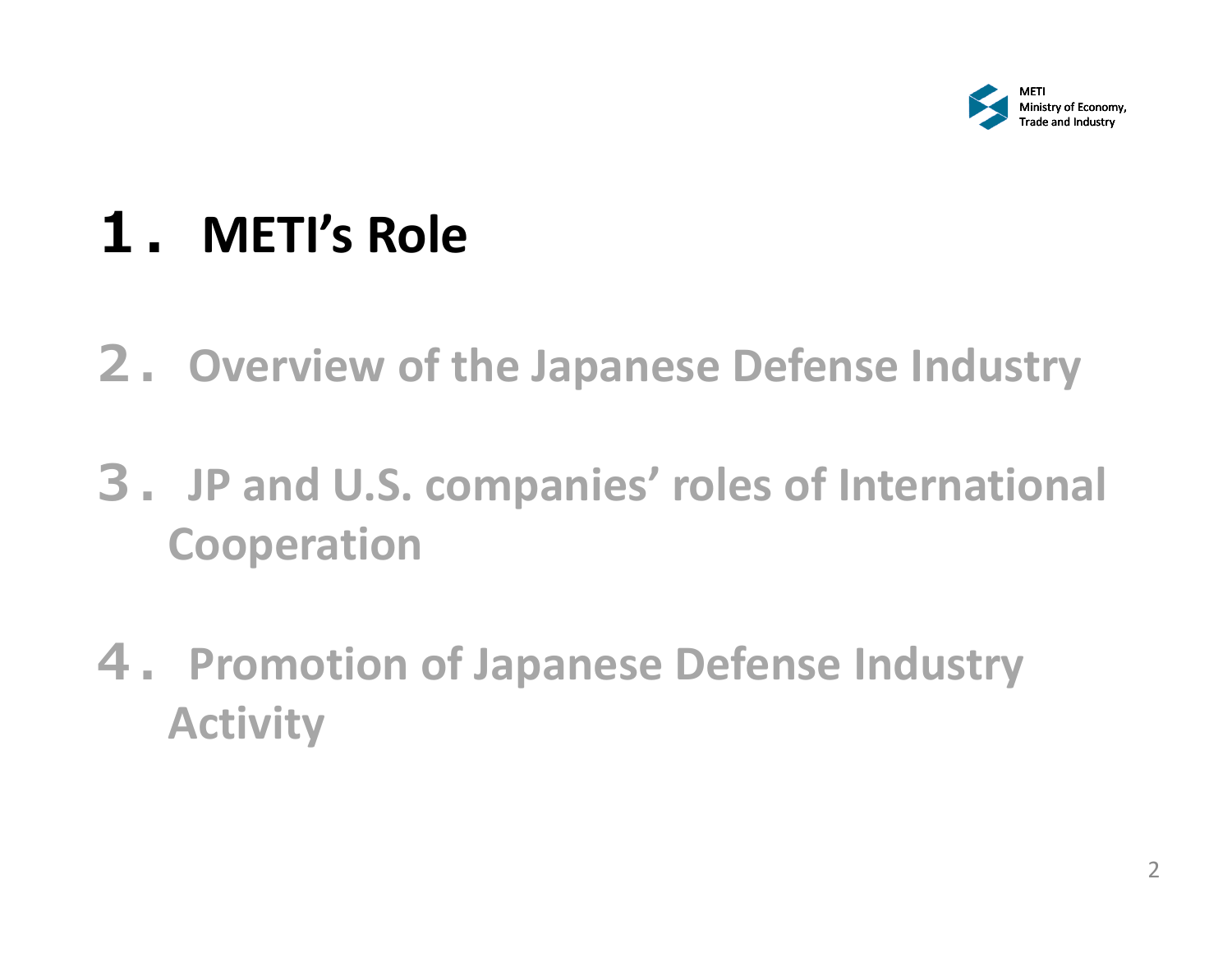#### **METI's Mission Equal Contains and Industry of Economy,**



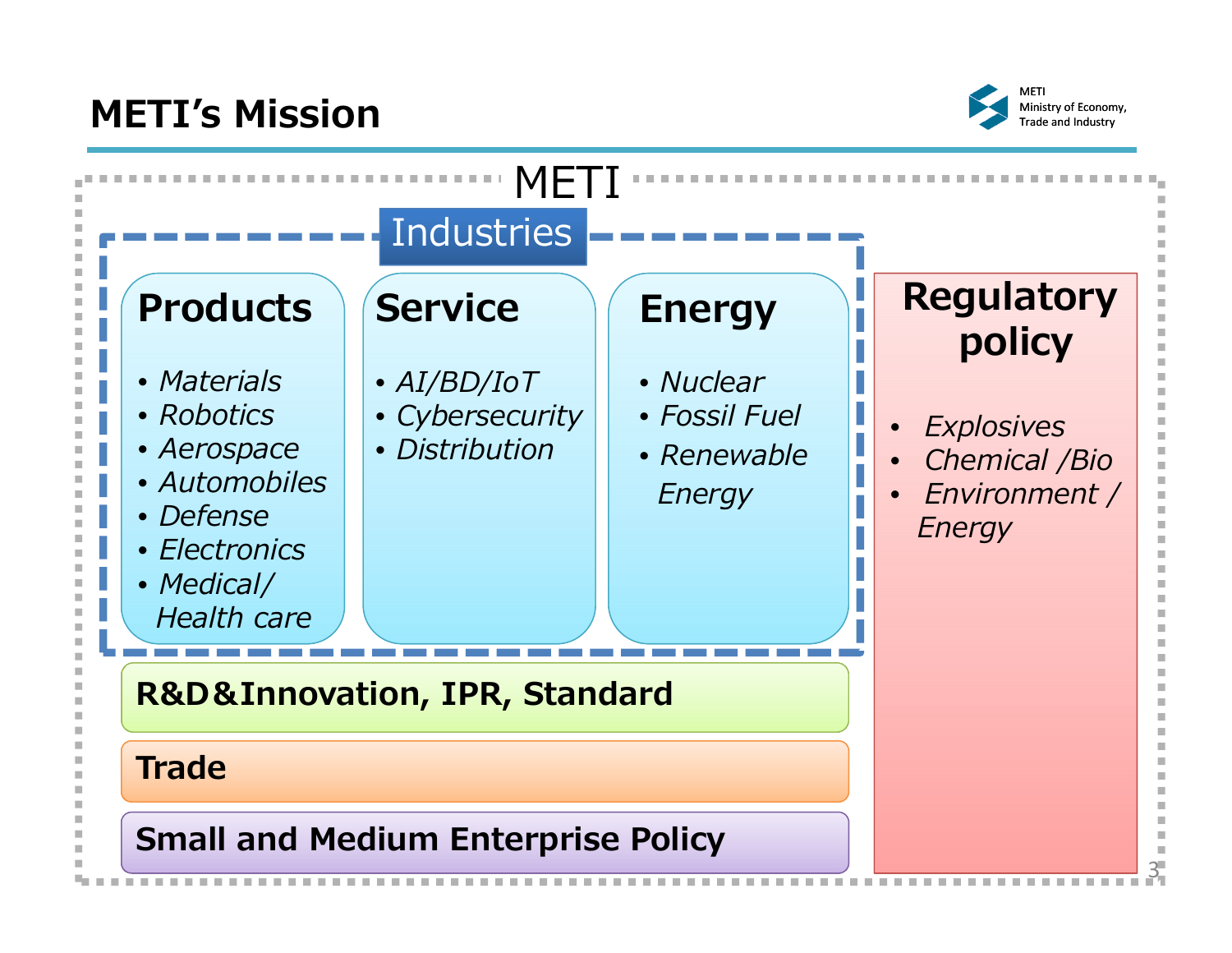**Trade Control (Export, import, inbound direct investment)**

## **Maintain and Strengthen Defense Industrial and Technological Bases**

**\*In close cooperation with industry and In other ministries.**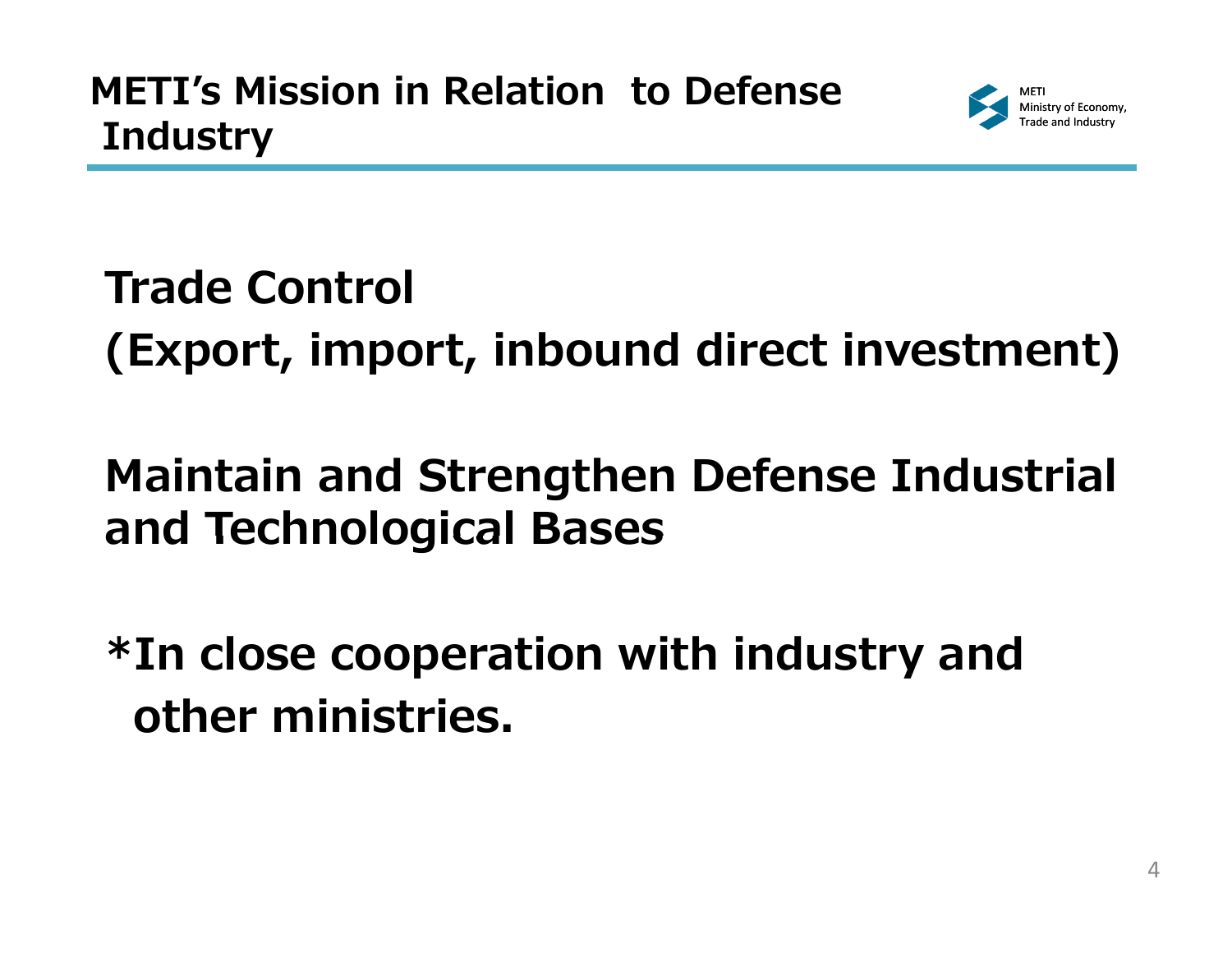

## **1.METI's Role**

## **2.Overview of the Japanese Defense Industry**

- **3.JP and U.S. companies' roles of International Cooperation**
- **4.Promotion of Japanese Defense Industry Activity**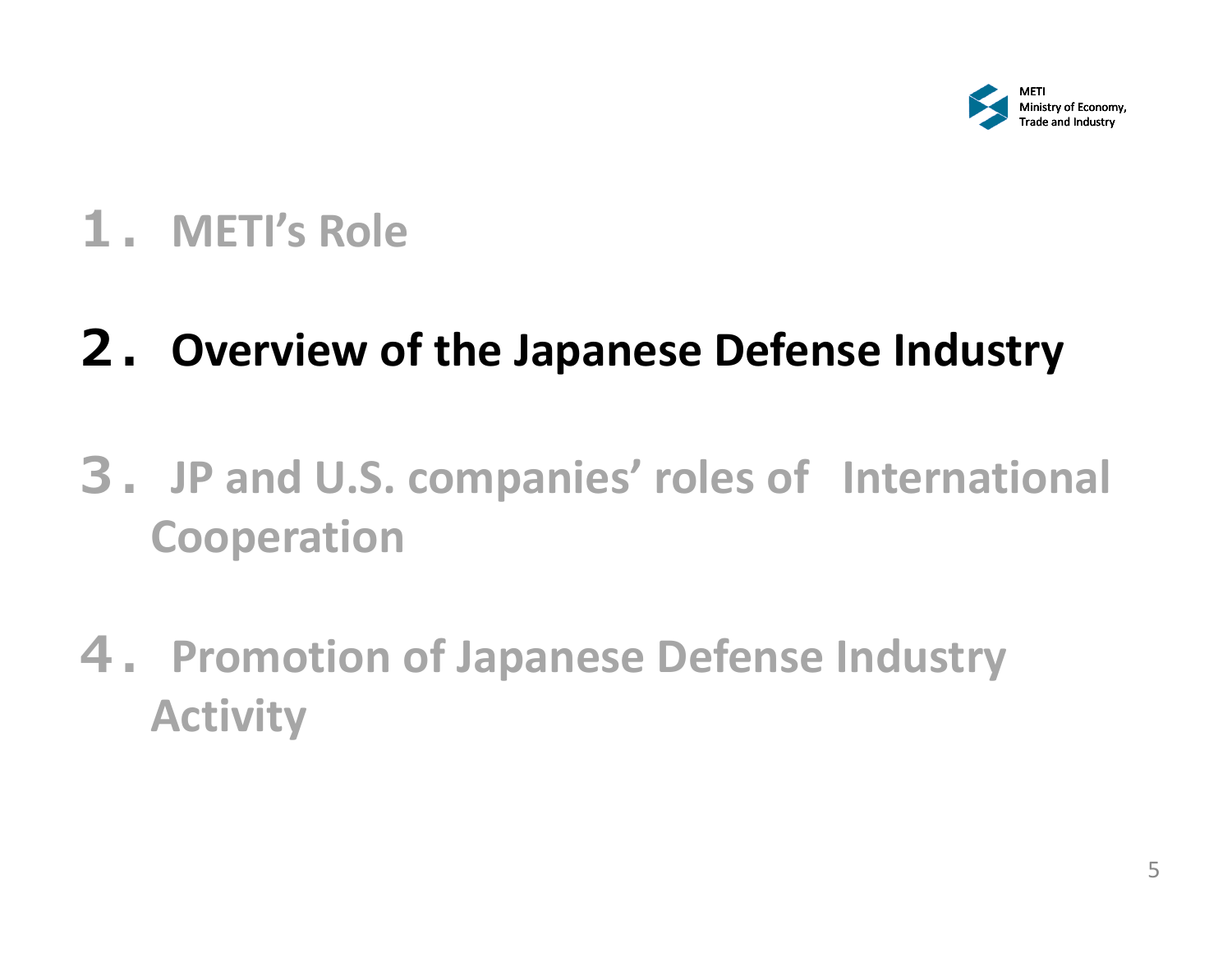#### **Japanese Defense Business in Global Landscape**





*THE SIPRI TOP 100 ARMS‐PRODUCING AND MILITARY SERVICES COMPANIES, <sup>2014</sup>* Global6l TOP 5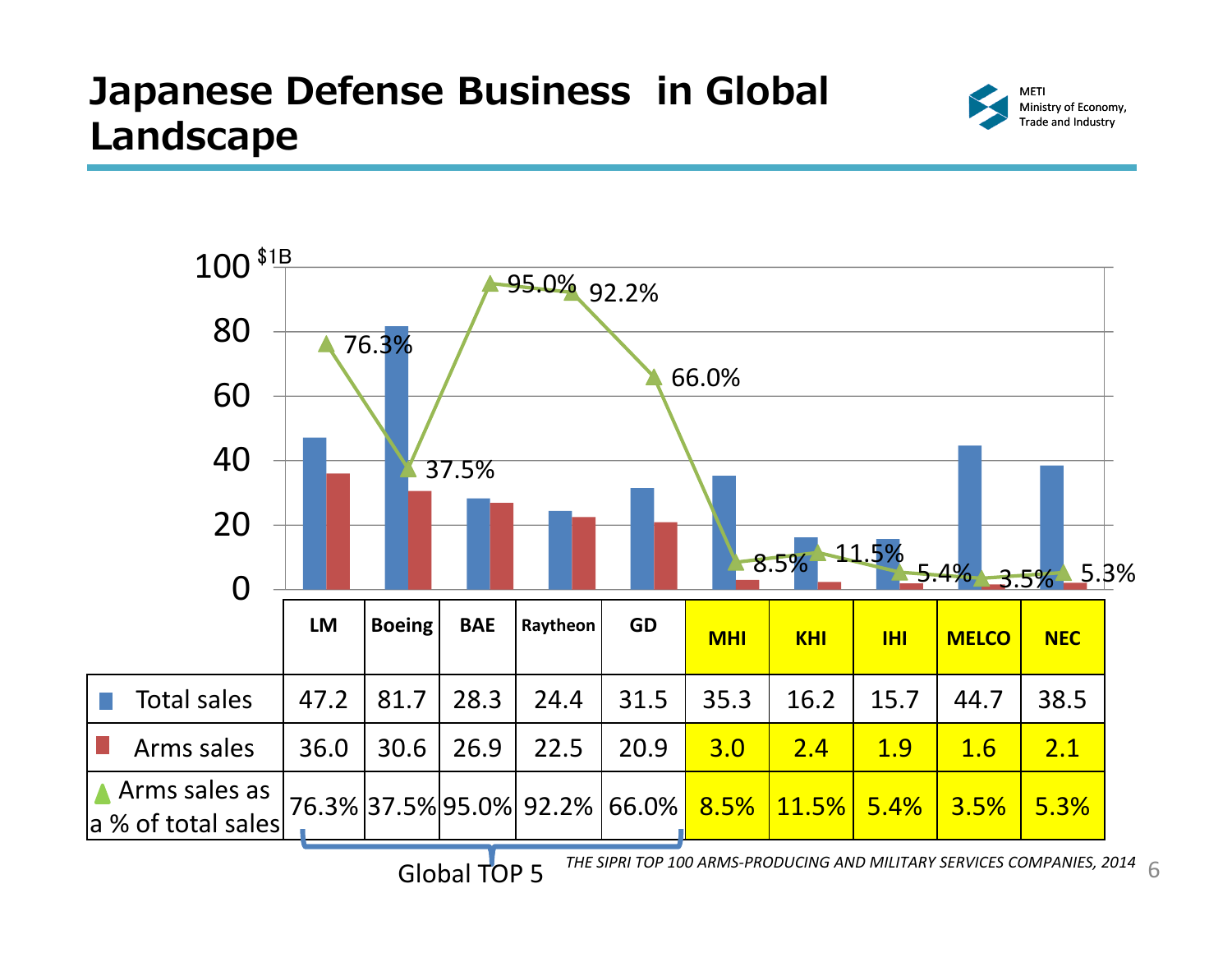

- **1950s The Korean War**
- **1954 Established JSDF**
- **1967 The Three Principles on Arms Exports**
- **1970 Guideline for indigenous development/production**
- **1976Collateral policy guidelines of the Principles** "Arms" Exports to the other areas not included in the Three principles will be also restrained.

## **⇒For Domestic Only For**

**1980's "Exemption"**  1983 Transfer of Military Technology to the U.S. 1999 Cooperative research on Ballistic Missiles

#### **2014 The Three Principles on Transfer of Defense Equipment and Technology**

※Not stating a measure for "exemption", but clearly defining limitation where transfer of defense equipment may be permitted  $7$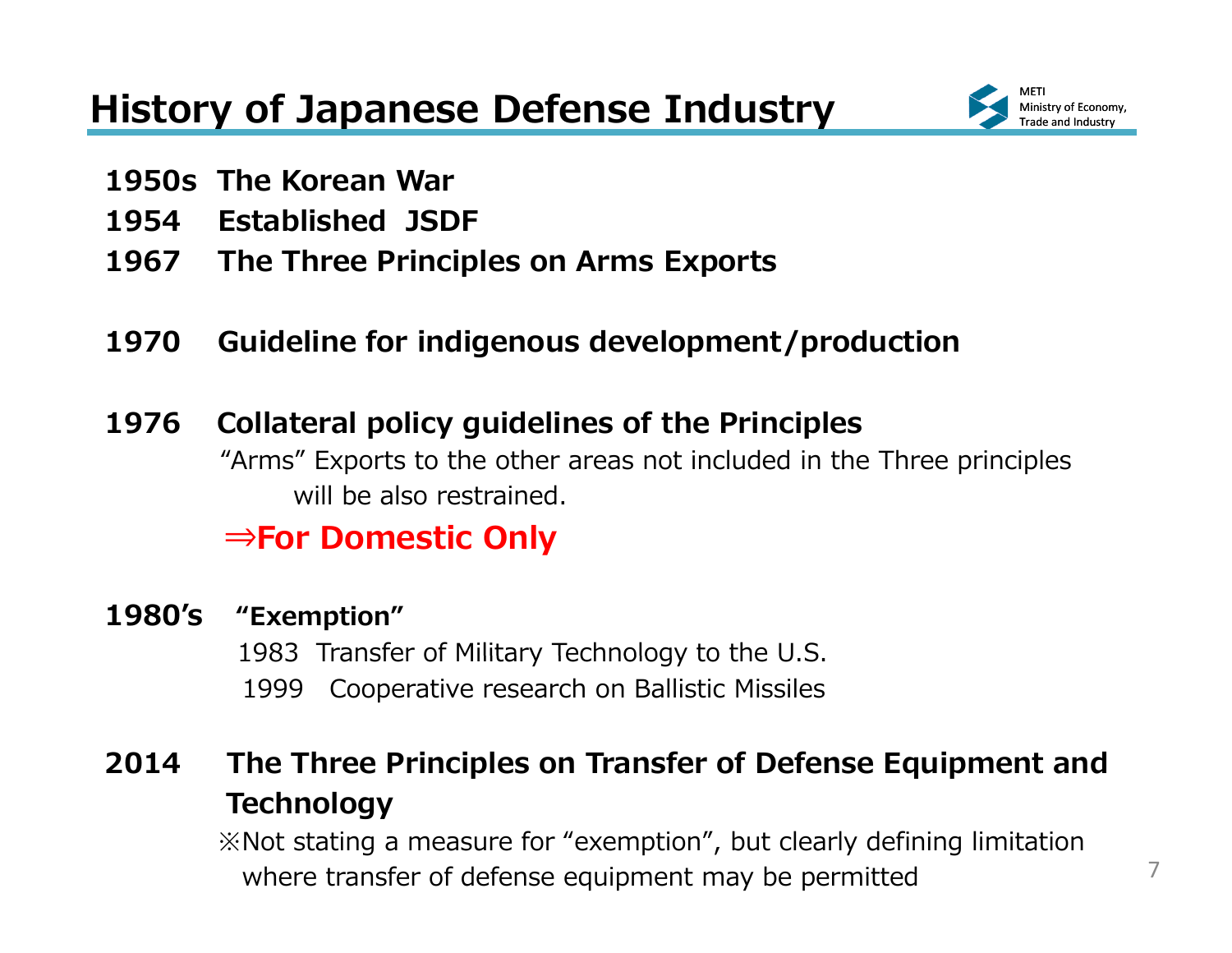**The New Three Principles on Transfer of Defense Equipment and Technology** 



- **"3" of The new 3Ps are;**
	- **1 Clarification of cases where transfers are prohibited**
	- **2 Limitation to cases where transfers may be permitted, conducting strict examination while ensuring transparency**
	- **3 Limitation to cases caseswhere appropriate control control**

**The new 3Ps set clear conditions and limitations to possible transfers which contribute to;**

- • **Active promotion of contribution to peace and international cooperation**
- • **Japan's security through cooperation with its ally and partners** 8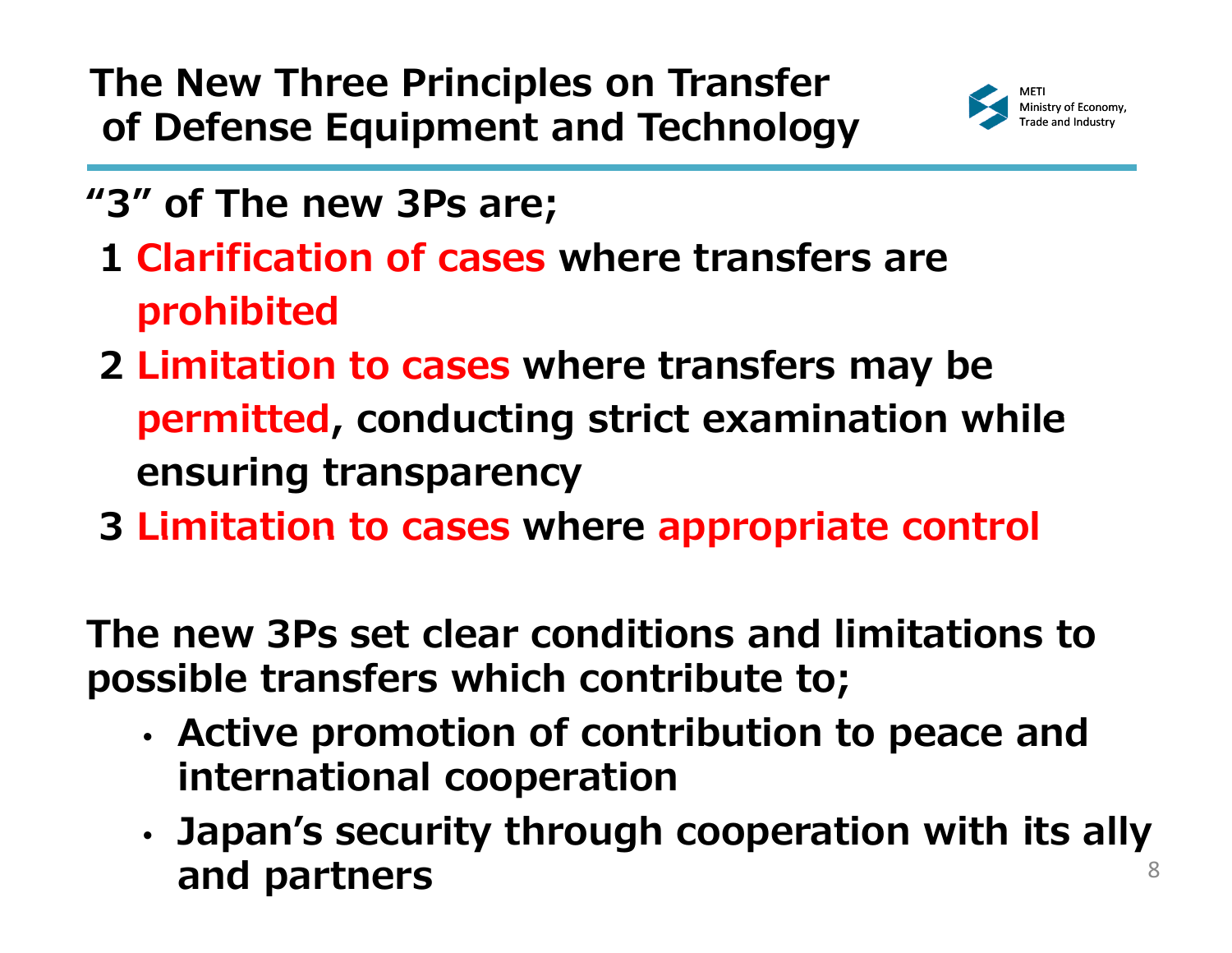#### METICases Deliberated at the NSC and Published e and Industry

#### Seeker gyro with the U.S.



#### Seeker technology with the U.K.



Technical information, Co-Development & Production re gardin g submarines with Australia



"SORYU" class submarine【reference : web site of Maritime Self‐Defense Force 】

#### Aegis display system with the U.S.



Aegis-equipped destroyer



Display system for Aegis‐equipped destroyer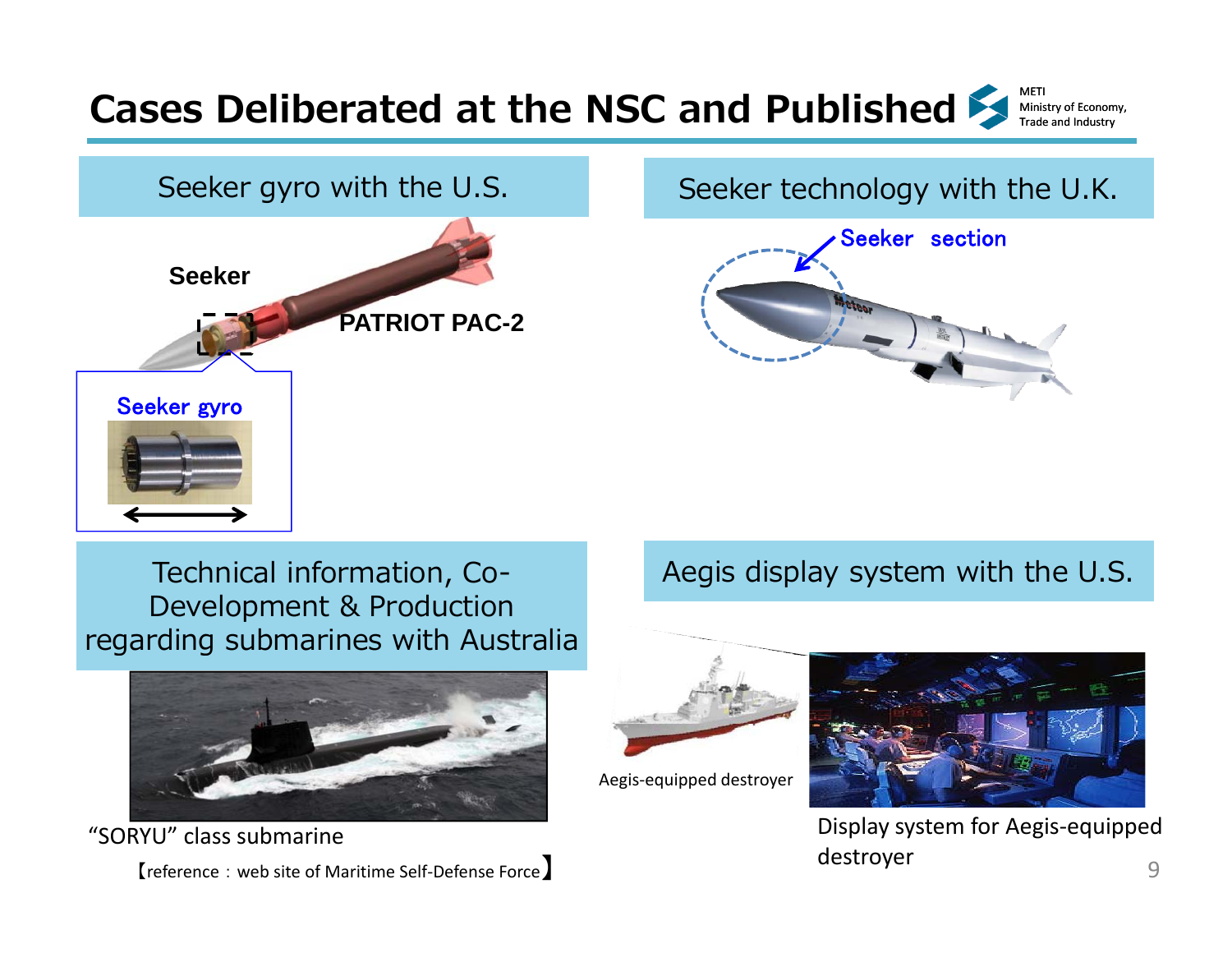**Technologies Becoming Borderless** 





#### **Spread of the Internet for commercial**

#### **Present Technologies: Borderless <sup>e</sup> g Robots: e.g. Nursing Care and Welfare Use Defense Use**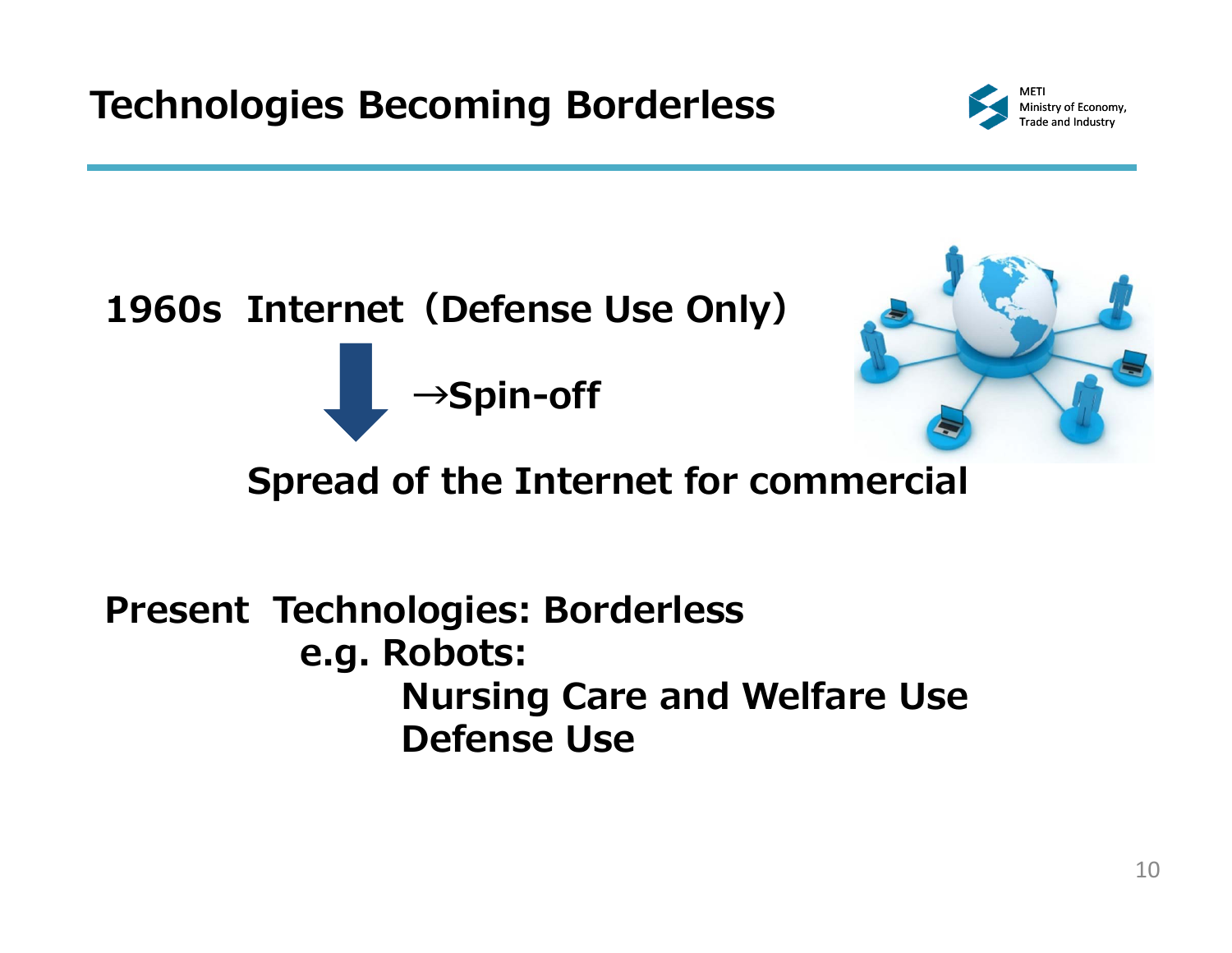## METI **Future Vision of Japanese Defence Industry** e and d Industry Japanese defense industry will expand its business scope. Domestic (JSDF) **International international cooperation Military technological breakthrough** Dual ‐use**and innovation**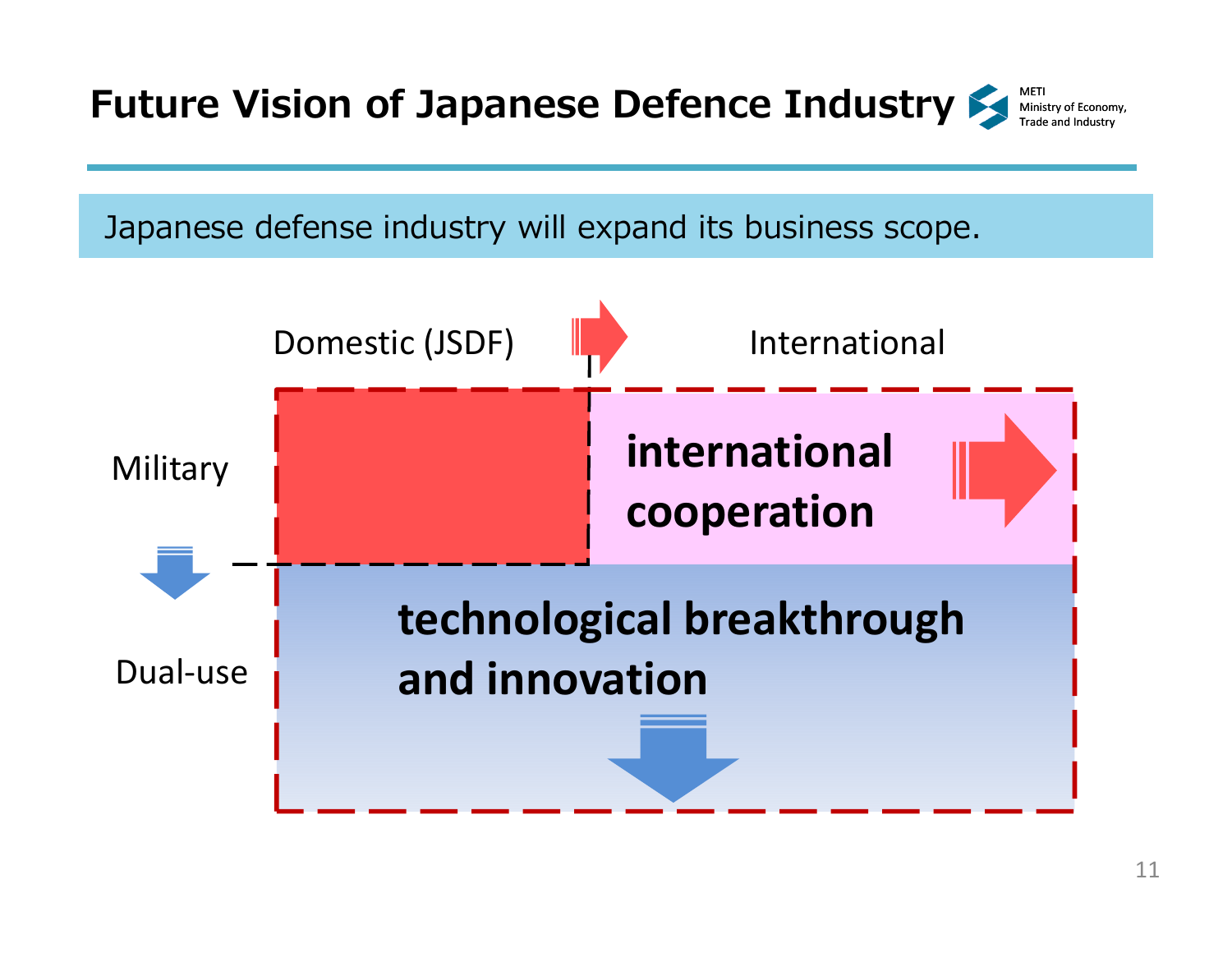

## **1.METI's Role**

## **2.Overview of the Japanese Defense Industry**

## **3.JP and U.S. companies' roles of international Cooperation**

**4.Promotion of Japanese Defense Industry Activity**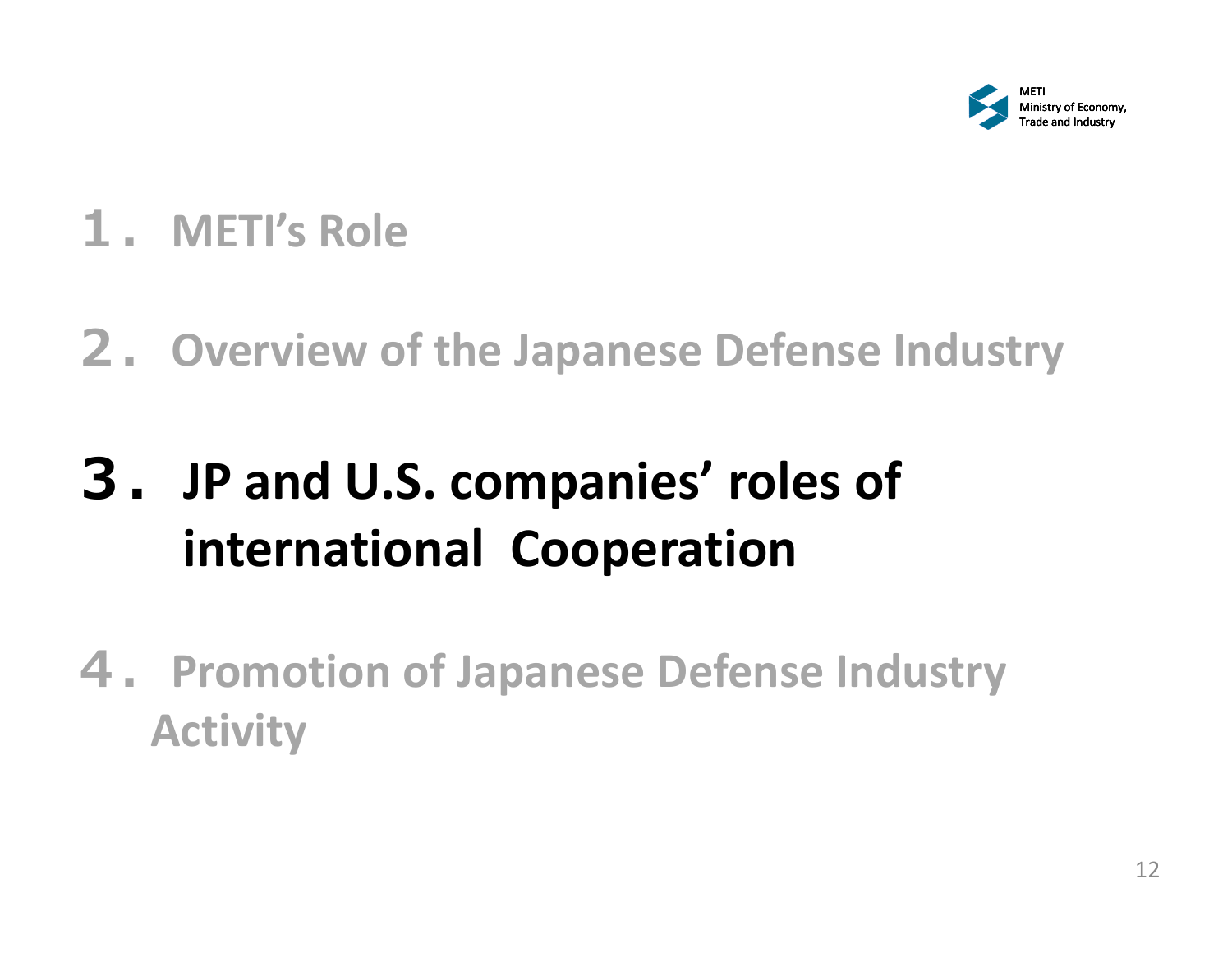**Envisaged Cooperation and Roles of the Japanese Defense Industry** 



- **Partner for joint development and production**
- **Integrator of major platforms to partner** countries
- **Supplier to the international system<br>
for sharing parts / licensed<br>
production**
- **Provider of maintenance services**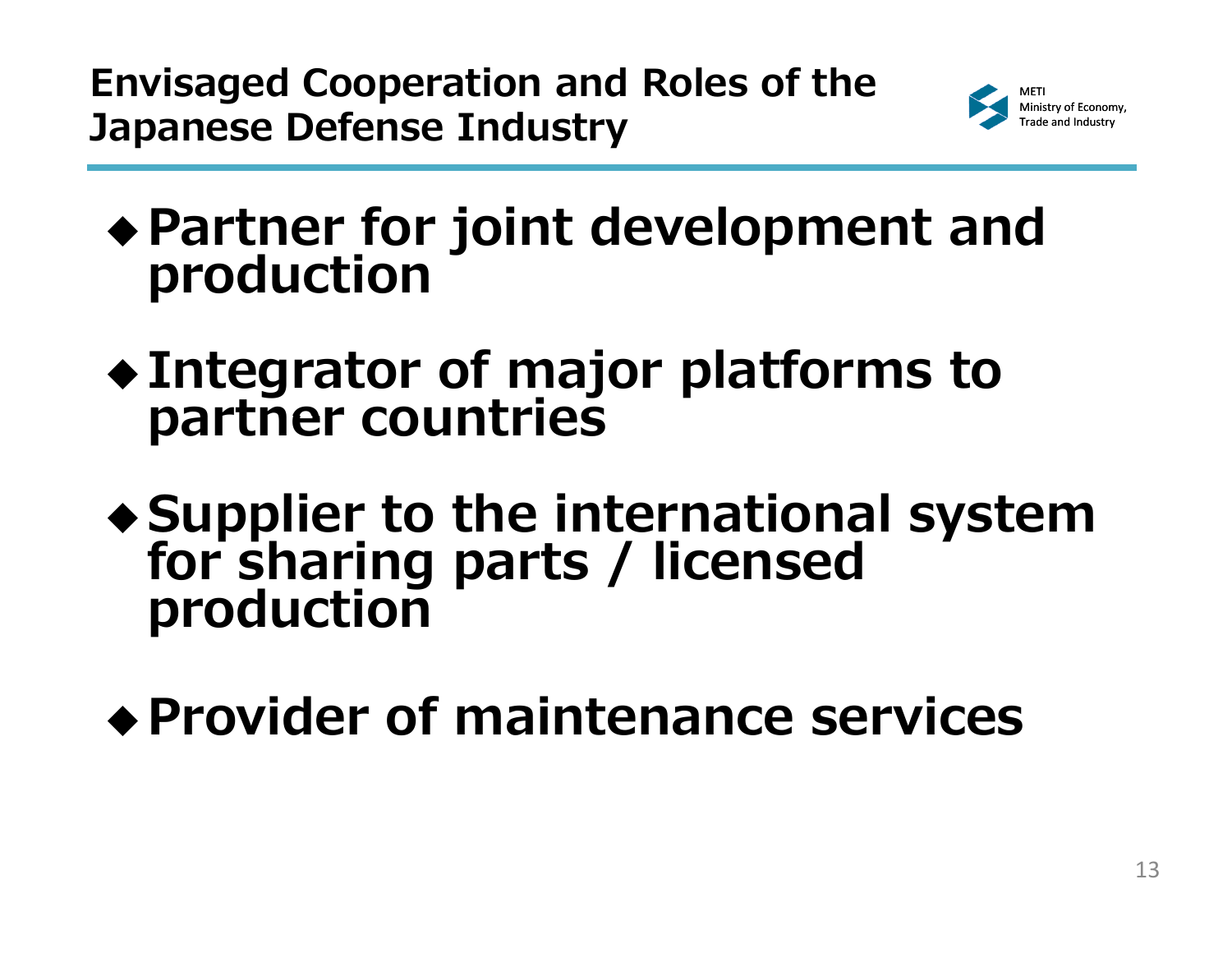

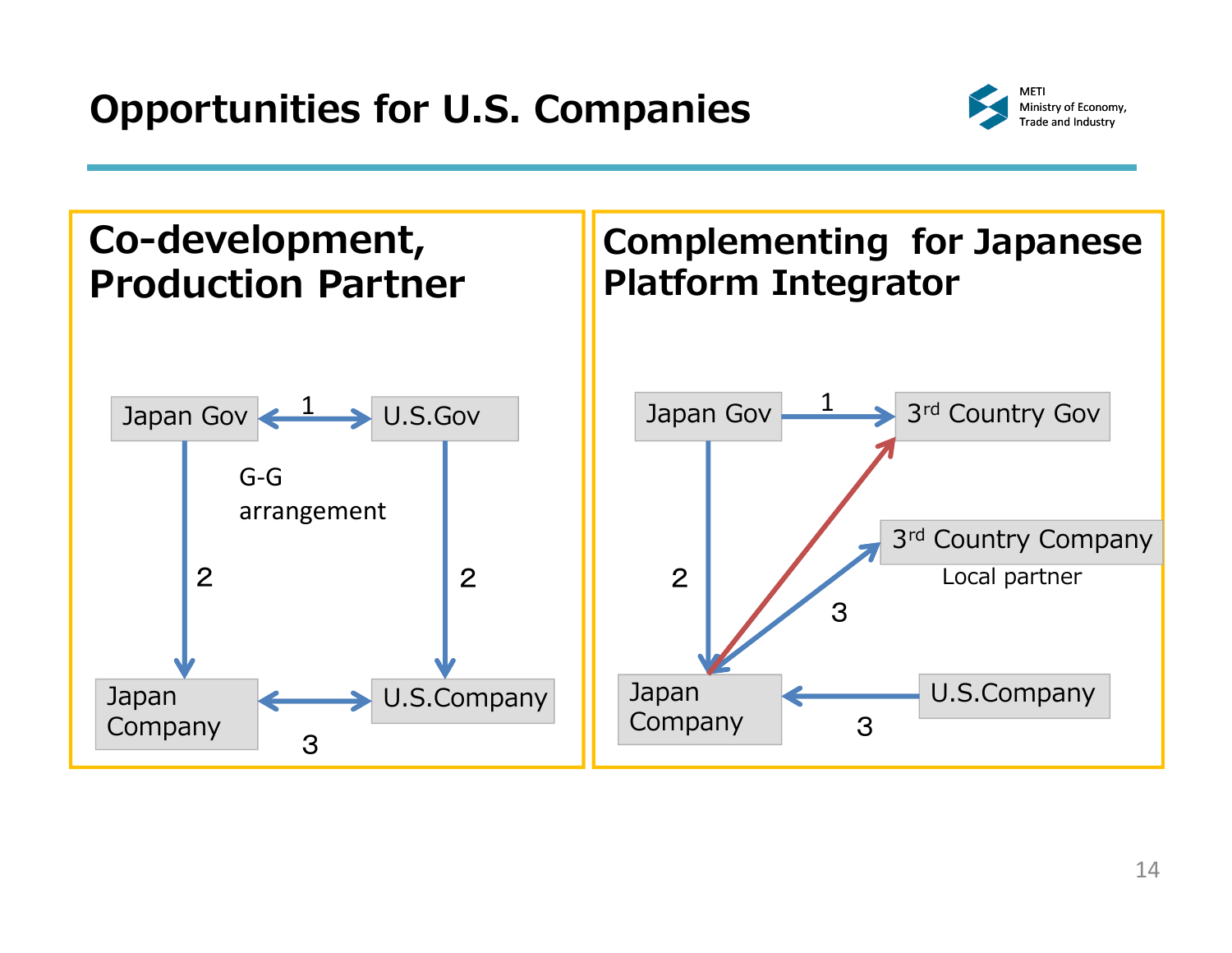**Opportunities for U.S. Companies** 



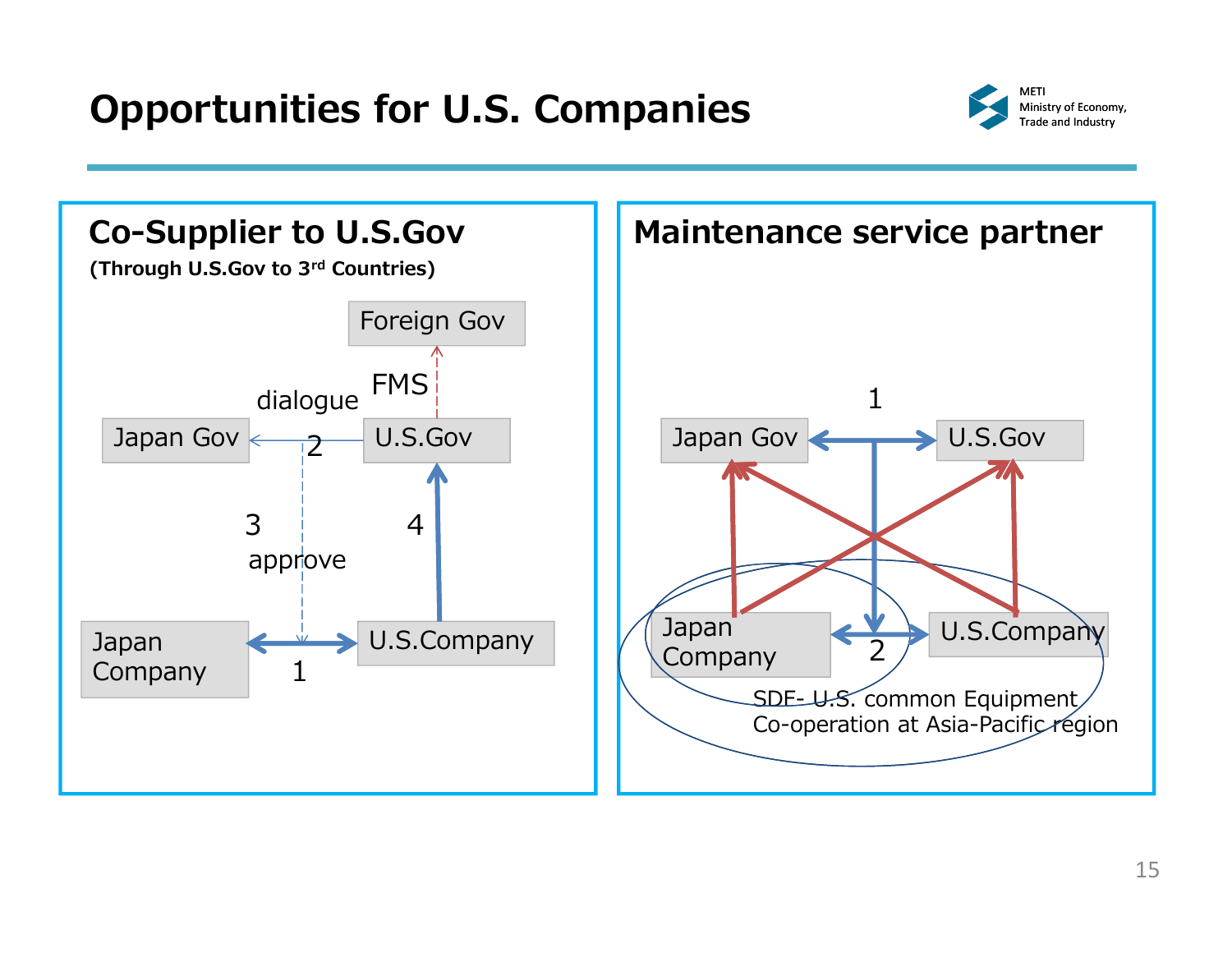

## **1.METI's Role**

- **2.Overview of the Japanese Defense Industry**
- **3.JP and U.S. companies' roles of International Cooperation**
- **4. Promotion of Japanese Defense Industry Activity**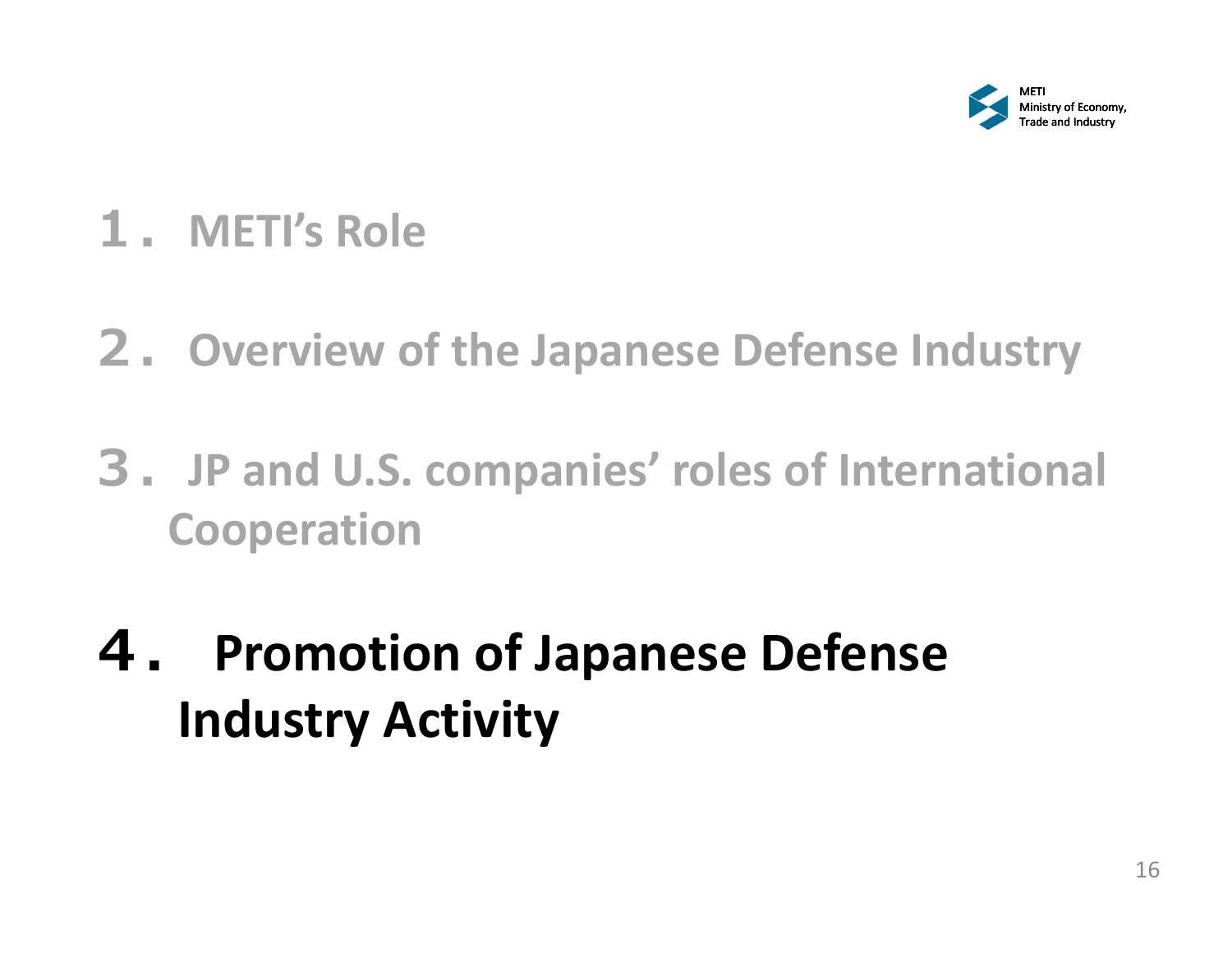**METI's Reinforced Efforts to Expand International Cooperation** 

 **G-G Cooperation Foreign Comparative Testing(FCT) Dec.2014**

**Dual-Use Technology Workshop Feb.2016**

 **B-B Cooperation U.S. -JP Technology Forum May JP May(Every year) (Every**

**Industry Day(U.S. Company-Japanese Companies) \*And more individual meetings**

**Other countries (Australia, U.K., Germany, India・・)**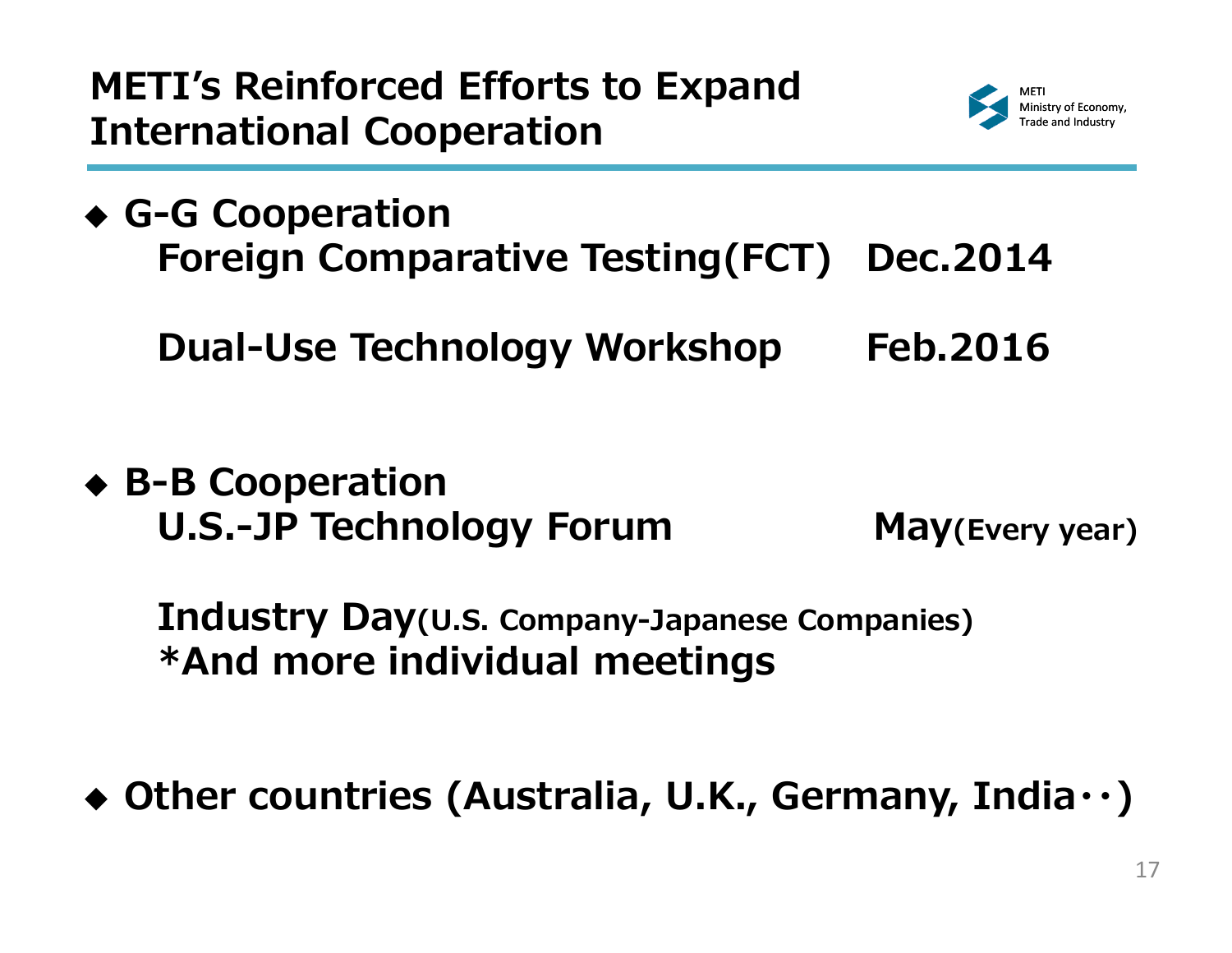## **Support for Activities of Japanese Private Companies**

**Ceramic Matrix Composites(CMC)**

- **‐Coating Technology**
- **C b ar bon Fiber Rif d e n force Pl ti (CFRP) astics(CFRP)**
	- **‐Thermoplastic CFRP, Structure Health Monitoring, Automatic Laminating**

## **Establish an office for critical technology management**

**Realization of a cross ‐sectional policy in relation to critical technologies to be applied for innovation in manufacturing industry (including controlling the technologies)** 18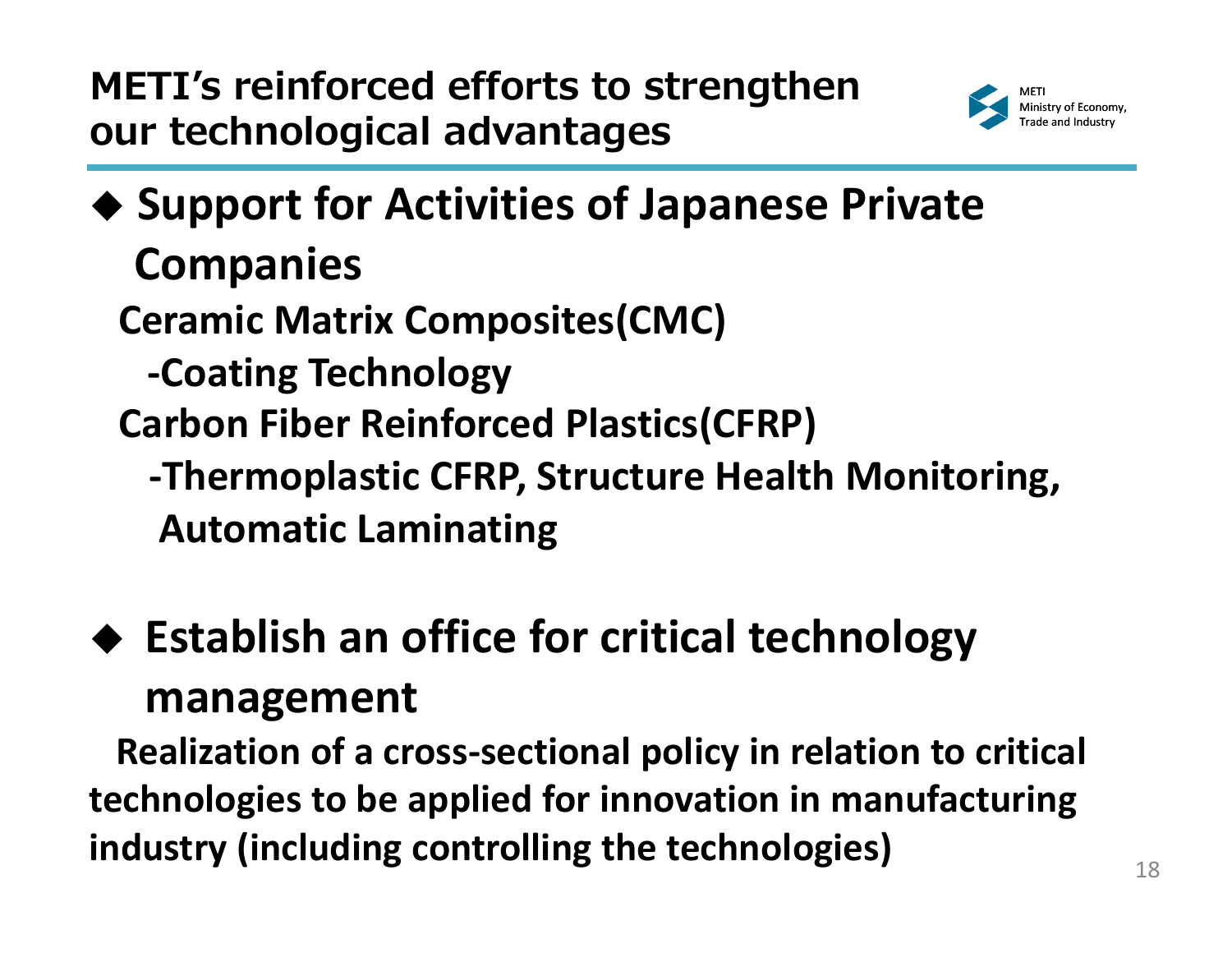### **Challenges -Enabling Environment for International Cooperation-**



- • **Our defense industry system has been optimized for domestic businesses.**
- **→ Our defense industry structure should be built up by focusing on international business opportunities as well.**

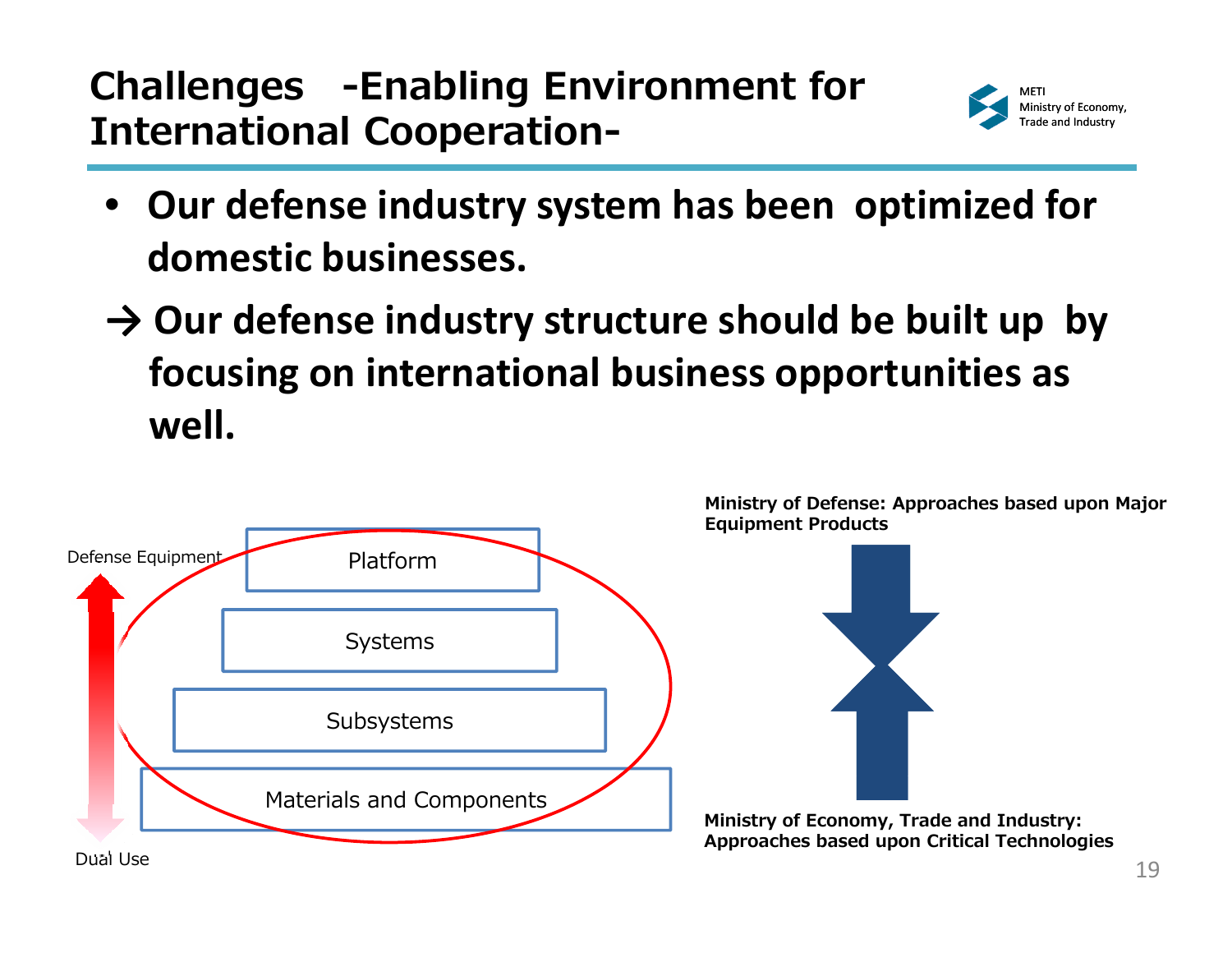Government and Industry Interests



# GOJ  $\bullet$  Contributing to national security Defense Industry New opportunities for global business